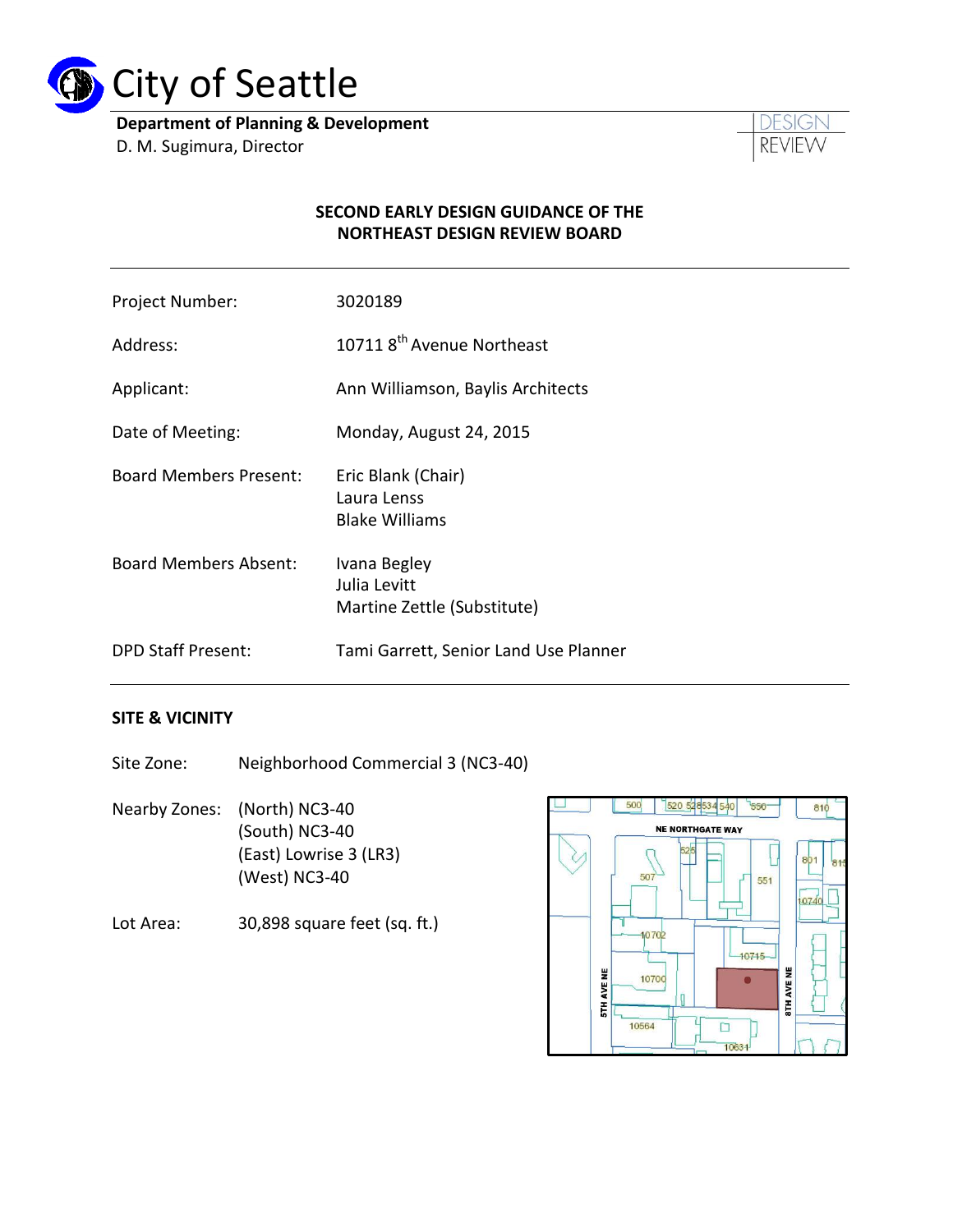### **Current Development:**

The project site is vacant property.

### **Surrounding Development and Neighborhood Character:**

Surrounding development includes commercial uses (retail, restaurant, office, etc.) to the west; a vocational school to the north; three-four story residential (apartments) developments to east; and a medical clinic (Kindred Hospital) south of the subject property. Two mixed-use commercial/residential proposals are currently under review with DPD for the two properties north of the subject site.

This mid-block site is located on the east edge of the Northgate Urban Center and in the middle of the Northgate Overlay District. The general character of this area and the surrounding blocks is a mix of retail and residential uses. The general character of this block as it continues south along 8<sup>th</sup> Avenue Northeast from Northeast Northgate Way are lower-scaled commercial buildings, three-four story residential structures and accessory surface parking areas abutting the street.

The project site is part of an identified Northgate superblock that is evolving. Area amenities surrounding the site include a City public library/community center, Northgate Mall, several retail developments, King County Metro Transit Station, Beaver Pond Natural Area of Thornton Creek, and the future Sound Transit Light Rail station.

### **Access:**

Vehicular access to the subject property is possible from both  $8<sup>th</sup>$  Avenue Northeast and an existing ingress/egress easement at the adjacent properties immediately north and west of the project site.

### **Environmentally Critical Areas:**

The graveled project site slopes from north to south and is located in a swale with retaining walls to the north supporting an east/west through block easement connector between  $5<sup>th</sup>$  Avenue Northeast and 8<sup>th</sup> Avenue Northeast. The entire site is mapped Environmentally Critical Area (ECA) Peat settlement prone.

### **PROJECT DESCRIPTION**

The proposed project is for the design and construction of a mixed-use commercial/residential building with five levels of residential (78-148 units) above ground-related residential units, commercial use (3-17 live-work units), and two levels of enclosed parking area. All parking (70- 138 stalls) is planned within the structure and accessed from both  $8<sup>th</sup>$  Avenue Northeast and an existing vehicular ingress/egress easement.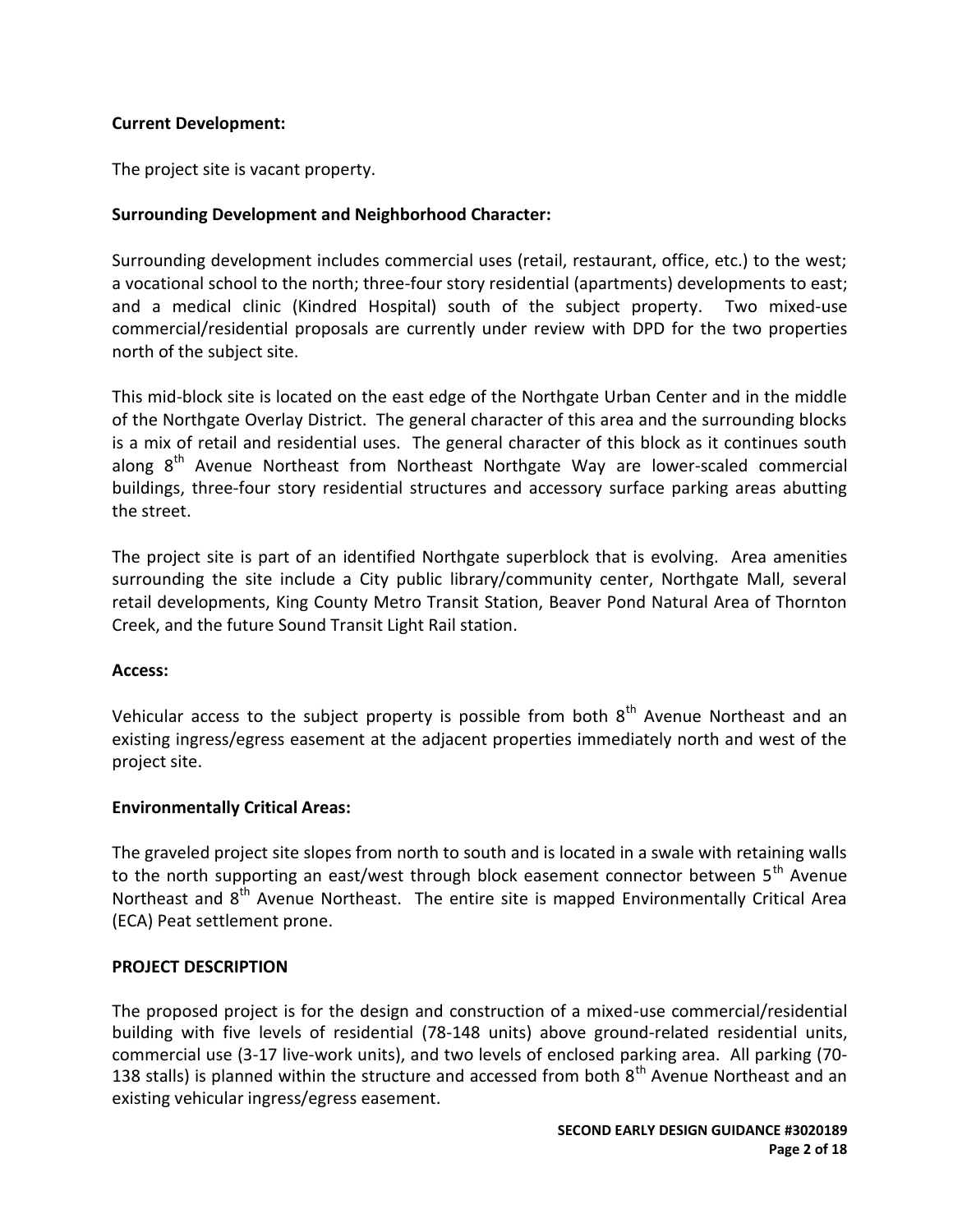### **FIRST EARLY DESIGN GUIDANCE July 6, 2015**

The project site and adjacent neighboring sites under separate ownership to the north and west are currently being reviewed under a separate land use MUP application (3018442) for a mapped rezone from NC3-40 to Neighborhood Commercial 3 (NC3-65). The applicant has outlined this information in the design packet.

The design packet also includes materials inclusive of massing options presented at the meeting, and is available online by entering the project number (3020189) at this website: [http://www.seattle.gov/dpd/aboutus/news/events/DesignReview/SearchPastReviews/default.a](http://www.seattle.gov/dpd/aboutus/news/events/DesignReview/SearchPastReviews/default.aspx) [spx.](http://www.seattle.gov/dpd/aboutus/news/events/DesignReview/SearchPastReviews/default.aspx)

The packet is also available to view in the file, by contacting the Public Resource Center at DPD:

# **Mailing Public Resource Center**

**Address:** 700 Fifth Ave., Suite 2000 P.O. Box 34019 Seattle, WA 98124-4019

**Email:** [PRC@seattle.gov](mailto:PRC@seattle.gov)

### **DESIGN DEVELOPMENT**

The following three alternative massing schemes were presented to the Board for consideration:

- "Basic" Code Compliant Scheme (Option 1) This option included 61 residential units, 15 live-work units and 123 parking stalls.
- "I-Shaped" Massing Scheme (Option 2) This option included 138 residential units, 3 live-work units and 137 parking stalls.
- "U-Shaped" Massing Scheme (Option 3) This "applicant preferred" option included 148 residential units, 3 live-work units and 138 parking stalls.

All three options necessitate a code departure from street level setback requirements. An additional code departure from residential amenity area standards was identified by the applicant for Option 2.

### **PUBLIC COMMENT**

Some members of the public attended this Early Design Review meeting. The following comments, issues and concerns were raised:

 Encouraged a design that enhanced the existing mid-block connector (easement) in a meaningful way by including amenities, formalized walkways and safety measures for pedestrians.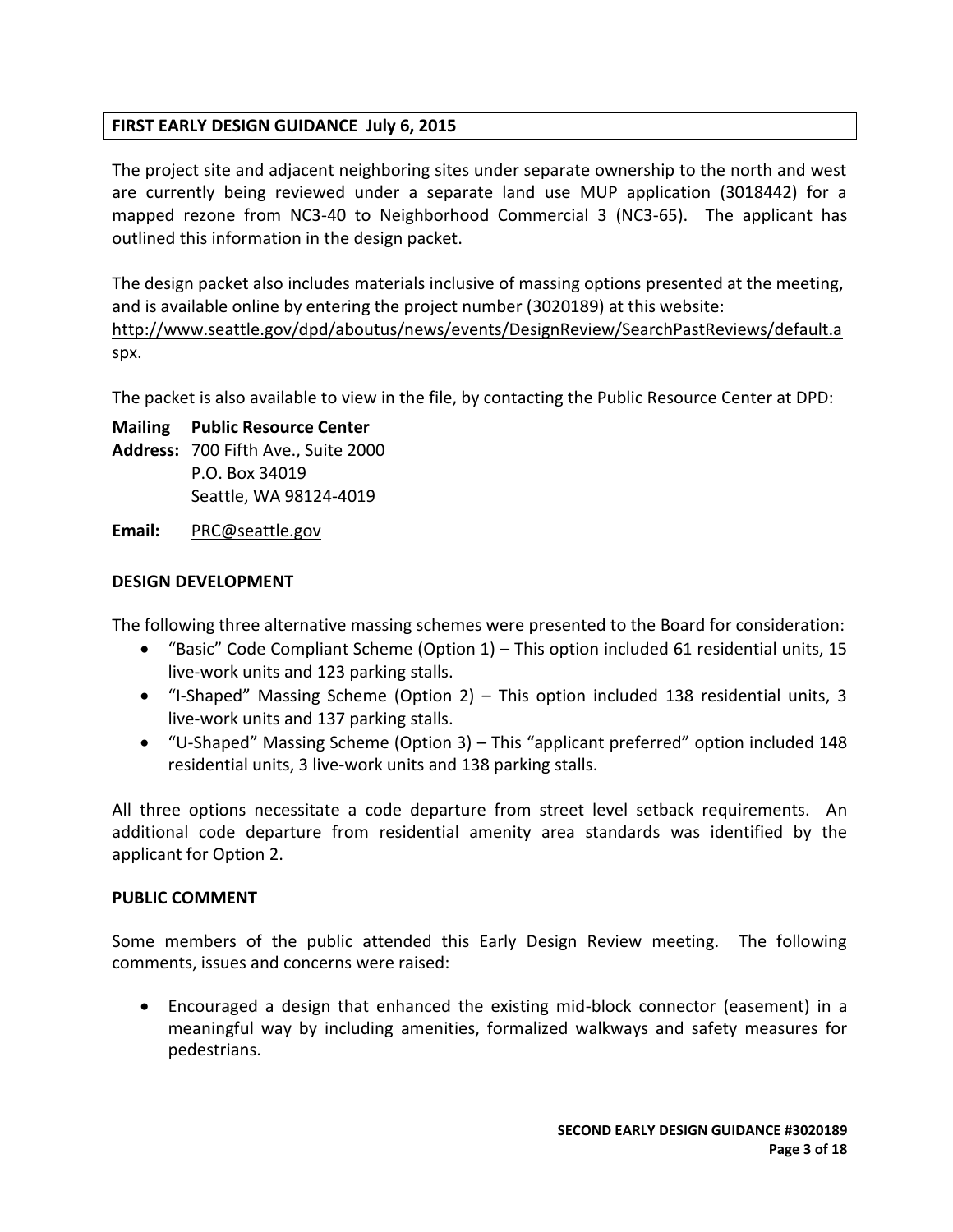- Stated preference for a design option that explored vehicular access solely from the easement in order to minimize pedestrian conflicts with motorists accessing parking via 8<sup>th</sup> Avenue Northeast.
- Requested that the proposed landscaping, retaining walls be low-scaled in order to allow visibility into the live-work units and enhance the pedestrian corridor.
- Appreciated that the design options included a commercial use along  $8<sup>th</sup>$  Avenue Northeast.

# **SECOND EARLY DESIGN GUIDANCE August 24, 2015**

The design packet also includes materials inclusive of massing options presented at the meeting, and is available online by entering the project number (3020189) at this website: [http://www.seattle.gov/dpd/aboutus/news/events/DesignReview/SearchPastReviews/default.a](http://www.seattle.gov/dpd/aboutus/news/events/DesignReview/SearchPastReviews/default.aspx) [spx.](http://www.seattle.gov/dpd/aboutus/news/events/DesignReview/SearchPastReviews/default.aspx)

The packet is also available to view in the file, by contacting the Public Resource Center at DPD:

**Mailing Public Resource Center**

**Address:** 700 Fifth Ave., Suite 2000 P.O. Box 34019 Seattle, WA 98124-4019

**Email:** [PRC@seattle.gov](mailto:PRC@seattle.gov)

### **DESIGN DEVELOPMENT**

As requested per the Board's feedback from the first EDG meeting, the applicant presented the following three alternative massing schemes to the Board for consideration:

- "L-Shaped" Massing Scheme (Option 1) This option included 123 residential units, 3 live-work units and 102 parking stalls.
- "I-Shaped" Massing Scheme (Option 2) This option included 133 residential units, 3 live-work units and 106 parking stalls.
- "U-Shaped" Massing Scheme (Option 3) This "applicant preferred" option included 147 residential units, 3 live-work units and 127 parking stalls. This option was split into two schemes (3A and 3B) in order to illustrate potential ground-related floor layouts with one and two parking garage entrance variations.

All three options necessitate a code departure from street level setback requirements.

### **PUBLIC COMMENT**

No members of the public attended this Second Early Design Review meeting.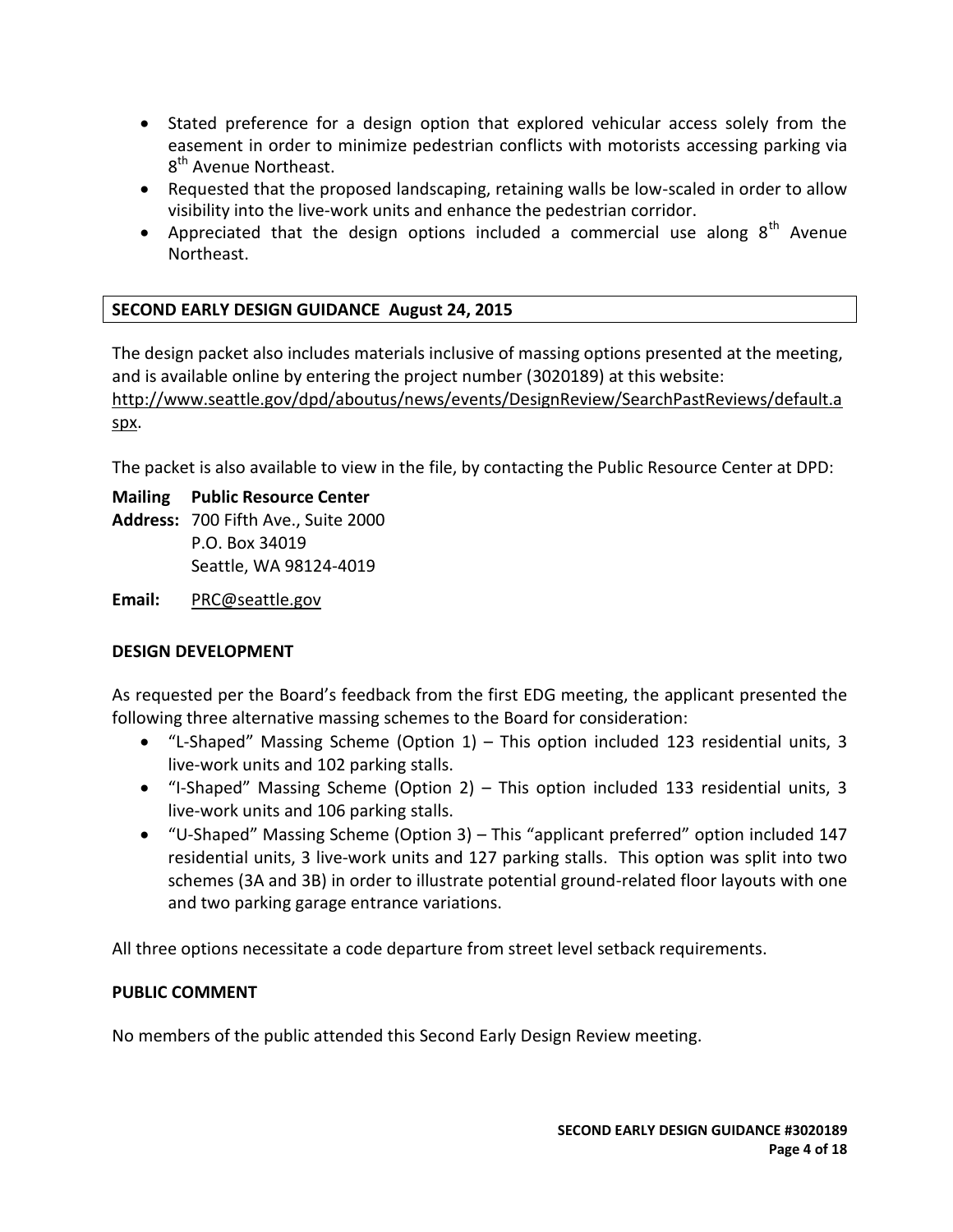### **PRIORITIES & BOARD RECOMMENDATIONS**

After visiting the site, considering the analysis of the site and context provided by the proponents, and hearing public comment, the Design Review Board members provided the following siting and design guidance.

### **FIRST EARLY DESIGN GUIDANCE July 6, 2015**

- **1. Design Concept and Massing:** The design and siting of the new commercial/residential development should provide an appropriate transition to the less intensive zone, and be compatible with proposed and existing architectural context and character.
	- a. At the beginning of the EDG meeting, the Board Chair provided a brief overview to the Board regarding past design review board discussions about the neighboring mixed-used development proposal immediately north of the project site for context.
	- b. At the EDG meeting, the Board discussed the presented design options at length and stated that there was not enough variation in the presented design options and information in the applicant's materials to warrant support of the preferred design scheme (Option 3). The Board directed the applicant to return for a second EDG meeting to further explore the following three design massing schemes: a "True Ishaped" scheme (with upper-level courtyards roughly symmetrical), an "L-shaped" scheme (with upper-level open space oriented to the southwest corner), and an "Inverted U-shaped" scheme (with centered upper-level open space oriented to the south). Board commentary regarding massing, streetscape and vehicular access are offered below. (CS2.B, CS2.C, CS2.D, CS3 NORTHGATE, DC1.IV.i NORTHGATE)

# **2. 8 th Avenue Northeast Streetscape/East Frontage:**

- a. The Board observed the subterranean siting for both the live-work unit entries and the residential lobby entrance below the topography along  $8<sup>th</sup>$  Avenue Northeast. The Board was concerned that this design could impact visibility of the entrances from the street and the future viability of the commercial uses in the live-work units. The Board stated theses entrances should have direct access to the grade along  $8<sup>th</sup>$ Avenue Northeast and be distinctive between the residential and live-work uses. At the next EDG meeting, the Board expects to review drawings and details (finished floor levels shown in relation to sidewalk grades) to better understand how all ground-level uses/entrances will relate to the street and addressed the Board's guidance. (CS3.I.ii NORTHGATE, PL3.A, PL3.I.i NORTHGATE, PL3.V.i NORTHGATE)
- b. The Board also voiced concern about the minimal size of the residential lobby and stated that it should be more visually prominent and sized more appropriately to the amount of residential units it will serve. (PL3.B, DC1.A)
- c. The Board recognized that the proposed substantial building setback necessitated by clearance requirements from the utility poles along  $8<sup>th</sup>$  Avenue Northeast is a positive opportunity to enhance the streetscape with landscaping and ground-level pedestrian amenities. The Board expects to review further development of this space that activates the live-work street-fronts and the pedestrian streetscape. Welcoming public seating areas and swales were offered by the Board as methods to address this guidance. (PL3.I NORTHGATE, PL3.II NORTHGATE)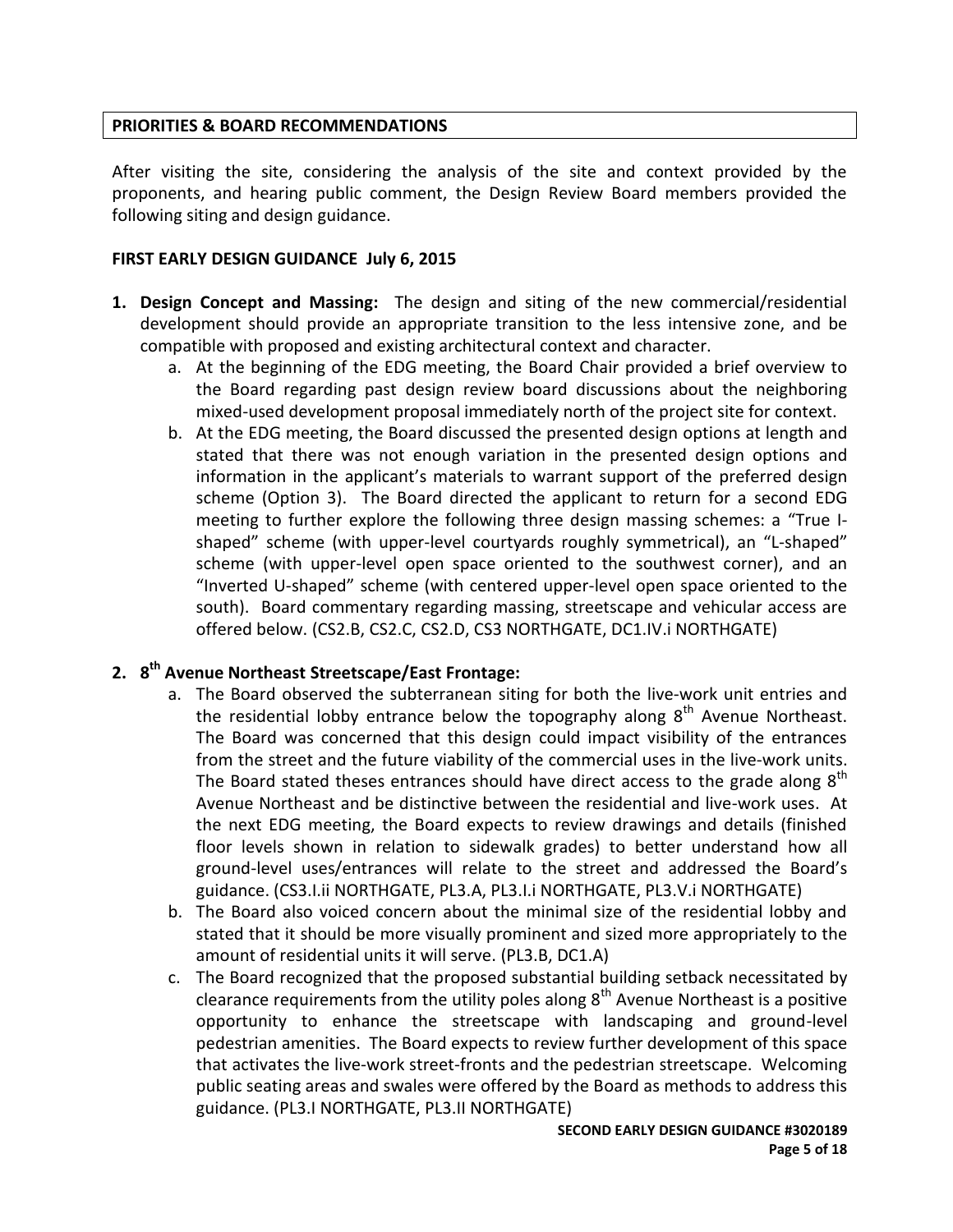d. The Board acknowledged that the commercially-zoned project site is across the street from lowrise-zoned property and stated that a step in perceived height, bulk and scale is appropriate for the eastern façade. Consequently, at the next EDG meeting, the Board expects to review massing schemes that include upper-level setbacks with the intention of reducing height, bulk and scale of the eastern façade when viewed from the residentially-zoned properties along  $8<sup>th</sup>$  Avenue Northeast. (CS2.D, CS2.III.ii NORTHGATE)

# **3. Easement Streetscape/North Facade:**

- a. The Board commented that the north façade was unresolved and needed further study. At the next EDG meeting, the Board expects to review further development of the north façade inclusive of modulation and unit articulation in order to provide natural light and interest to a façade that will be visible by pedestrians and the adjacent development to the north. (CS1.B.2, CS2.D.5, DC2.B)
- b. The Board recognized that, due to the easement, there is both a proposed linear access along the south side the easement and a layered access from the easement to the residential units' entries that requires further refinement. It is imperative that the Board understands the overall streetscape experience along this easement which also serves as a well-traveled mid-block connection between  $5<sup>th</sup>$  and  $8<sup>th</sup>$  Avenue Northeast for both pedestrians and motorists. At the next EDG meeting, the Board expects to review details related to the proposed residential units' entries (stoops, ramps, patios, setbacks, landscaping/hardscape, etc.) and maneuverability along this easement (dimensioned pathways, barriers, ramps, stairs, etc.) that defines public spaces, private spaces and safety measures for both pedestrians and residents. (CS3.I NORTHGATE, PL1.B, PL1.C, PL1.II NORTHGATE, PL2.A, PL2.B)

# **4. West and South Facades:**

- a. The Board reviewed the west façade and discussed the ramifications (privacy, security, etc.) of creating first floor "open one bedroom" residential units with entries abutting the neighboring surface parking area. The Board requested information (elevation views, screening, entries, etc.) about this façade at the next EDG meeting. The Board discouraged a design that included live-work units oriented along the development's west facade. (PL3.A, PL3.B)
- b. The Board recognized that due to the design's garage walls being within close proximity to the site's south property line, an expansive two-story concrete blank wall condition would be visible to pedestrians, motorists and neighboring properties. The Board encouraged openings/windows and other alternatives be explored and design direction to address this concern be presented at the next EDG meeting. An overreliance on the utilization of green walls was discouraged by the Board. (CS2.D.5, DC2.B)

### **5. Vehicular Parking and Access:**

a. The Board voiced opposition for a design that includes vehicular access from both the street and the existing ingress/egress easement and stated that the vehicular access should be consolidated. Situating one vehicular access entrance abutting the ingress/egress easement and installing internal vehicular ramping is preferred in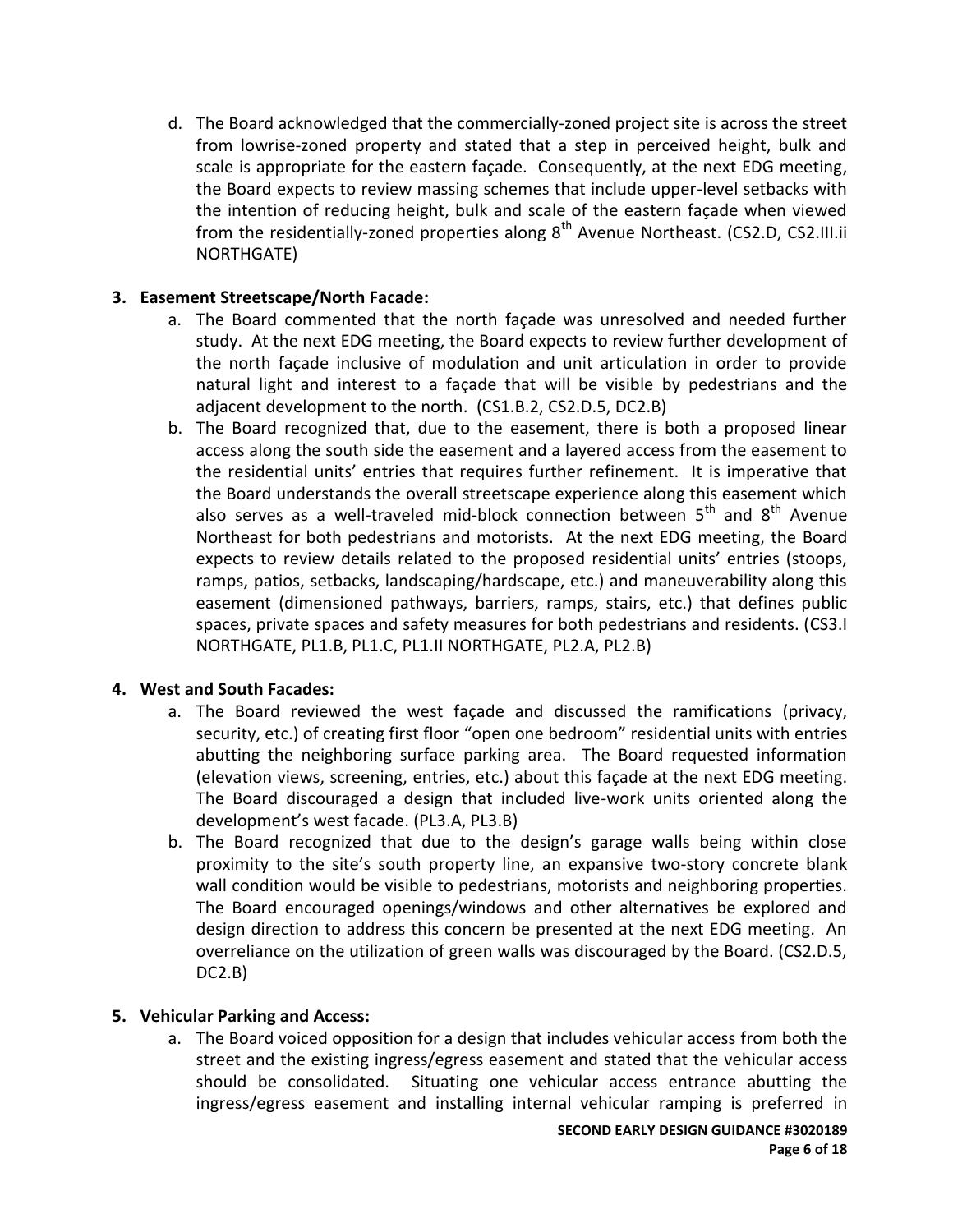order to promote a positive pedestrian streetscape on  $8<sup>th</sup>$  Avenue Northeast. (DC1.B.1, DC1.IV.i NORTHGATE)

### **SECOND EARLY DESIGN GUIDANCE August 24, 2015**

- **1. Design Concept and Massing:** The design and siting of the new commercial/residential development should provide an appropriate transition to the less intensive zone, and be compatible with proposed and existing architectural context and character.
	- a. At the second EDG meeting, the Board reviewed four requested design massing schemes-Option #1 ("L-shaped" scheme), Option #2 ("True I-shaped" scheme), Option #3A ("Inverted U-shaped" scheme with one parking garage entrance and internal ramping) and Applicant Preferred Option #3B ("Inverted U-shaped" scheme with two parking garage entrances and no internal ramping).

In reviewing the four presented schemes, the Board did not support Option #1 as an optimal scheme and commented that that scheme was too "inward focused" and "would create walls."

The Board discussed at length the merits of Options #2, #3A and #3B (applicant preferred scheme) and listened to the applicant's design reasoning for support of Option #3B (establishment of an urban edge along the easement, enlarged upperlevel courtyard space, enhanced parking access and quantity, and a positive response to existing and future surrounding development). Ultimately, the Board stated that a "hybrid" massing which included the upper massing illustrated for Option #2 and the lower level massing shown for Option #3B was the best response to the design guidelines. The Board recommended that the project should move forward to the Master Use Permit (MUP) submittal for the following reasons:

- The applicant's elevations and shadow studies demonstrated that the Option #2 design would better maximize daylight potential for the residential units and exterior spaces; and minimize shading onto the mid-block pedestrian/vehicular easement and proposed development north of the project site. (CS1.B, CS2.C, CS2.D)
- The Option #2 massing showed relief on both the south and north facades. Most importantly, the upper-level setback illustrated on the north façade of the Option #2 massing design significantly reduced the perceived height, bulk and scale when viewed from the lower intensive residentially-zoned properties northeast of the project site; as well as views from occupants residing at the anticipated development to the north and pedestrians utilizing the easement. The Board also felt the creation of the one-story façade at the north would be helpful in expressing the proposed ground-level residential units more appropriately. (CS2.B, CS2.C, CS2.D, CS3 NORTHGATE, DC2.A.1, DC2.B.1, DC2.II NORTHGATE)
- The Option #3B lower massing design optimizes the arrangement of groundlevel residential units at the west façade. Further Board commentary regarding vehicular access is offered below. (CS2.B, CS2.C, CS2.D, CS3 NORTHGATE, DC1.IV.i NORTHGATE)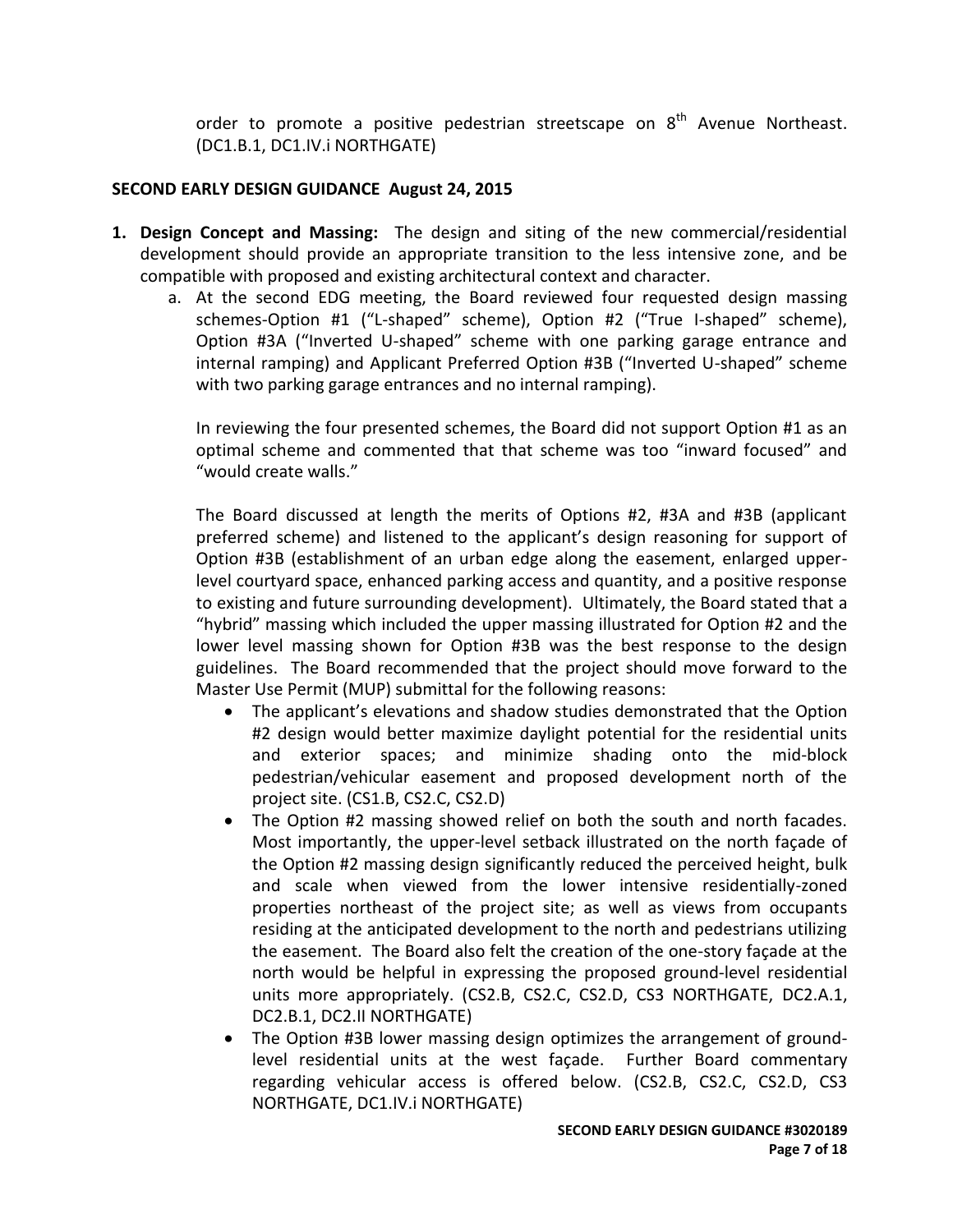b. The Board acknowledged that visible blank walls (south, east, and north) will need to be addressed due to their prominence and visibility from the public realm. The Board expects to review details pertaining to any landscaping and/or design treatments (texture, pattern, glazing, colors, etc.) proposed to address this concern at the next Recommendation meeting. Additional Board discussion concerning the south façade blank wall condition is noted below for item #4.b. (DC2.B)

# **2. 8 th Avenue Northeast Streetscape/East Frontage:**

- a. The Board appreciated that the 8<sup>th</sup> Avenue Northeast streetscape design had been revised to no longer illustrate a subterranean siting situation for both the live-work unit entries and the residential lobby entrance: and, as presented, showed direct paths to 8<sup>th</sup> Avenue Northeast. Alternatively, the Board voiced concerns associated with the landscaping design adjacent to the vertical glazed tower element and the live-work units and felt that it was counterintuitive to have landscaping between the sidewalk and the abovementioned areas. Therefore, the Board advised that the next design iteration should include more detail and vignettes that better explain the character/topography of the streetscape and a rationale that is supported by the design guidelines, identified code requirements and design. (CS3.I.ii NORTHGATE, PL3.A, PL3.I.i NORTHGATE, PL3.V.i NORTHGATE)
- b. The Board voiced concern with siting of the electrical room because it would create a blank wall condition that is not appropriate at the building's northeast corner groundfloor and should be sited elsewhere in the building if possible. The Board stated that the future design of this northeast corner condition should activate the pedestrian nature of the easement and aid in wayfinding. The Board also felt that more study of the residential lobby area and the entry sequence should be explored further. As a result, the Board requested that the applicant explore relocating the residential lobby to the building's northeast corner and present a conceptual-level design at the Recommendation meeting identifying the advantages and/or disadvantages of this design. (PL3.B, PL3 NORTHGATE, DC1.A)
- c. In response to the requested street-level use code departure request, the Board recognized that the proposed substantial building setback necessitated by clearance requirements from the utility poles along  $8^{th}$  Avenue Northeast is a positive opportunity to enhance the streetscape with landscaping and ground-level pedestrian amenities. At the Recommendation meeting, the Board expects to review further development of this space that activates the live-work street-fronts and the pedestrian streetscape. Welcoming public seating areas and swales were offered by the Board as methods to address this guidance. (PL3.I NORTHGATE, PL3.II NORTHGATE) (See Departure #1)
- d. The Board was pleased that all of the presented massing schemes showed an eastern façade inclusive of upper-level setbacks. The Board felt that this response to Board feedback at the first EDG meeting regarding reducing the height, bulk and scale of the eastern façade when viewed from the residentially-zoned properties along  $8<sup>th</sup>$ Avenue Northeast was appropriate. (CS2.D, CS2.III.ii NORTHGATE)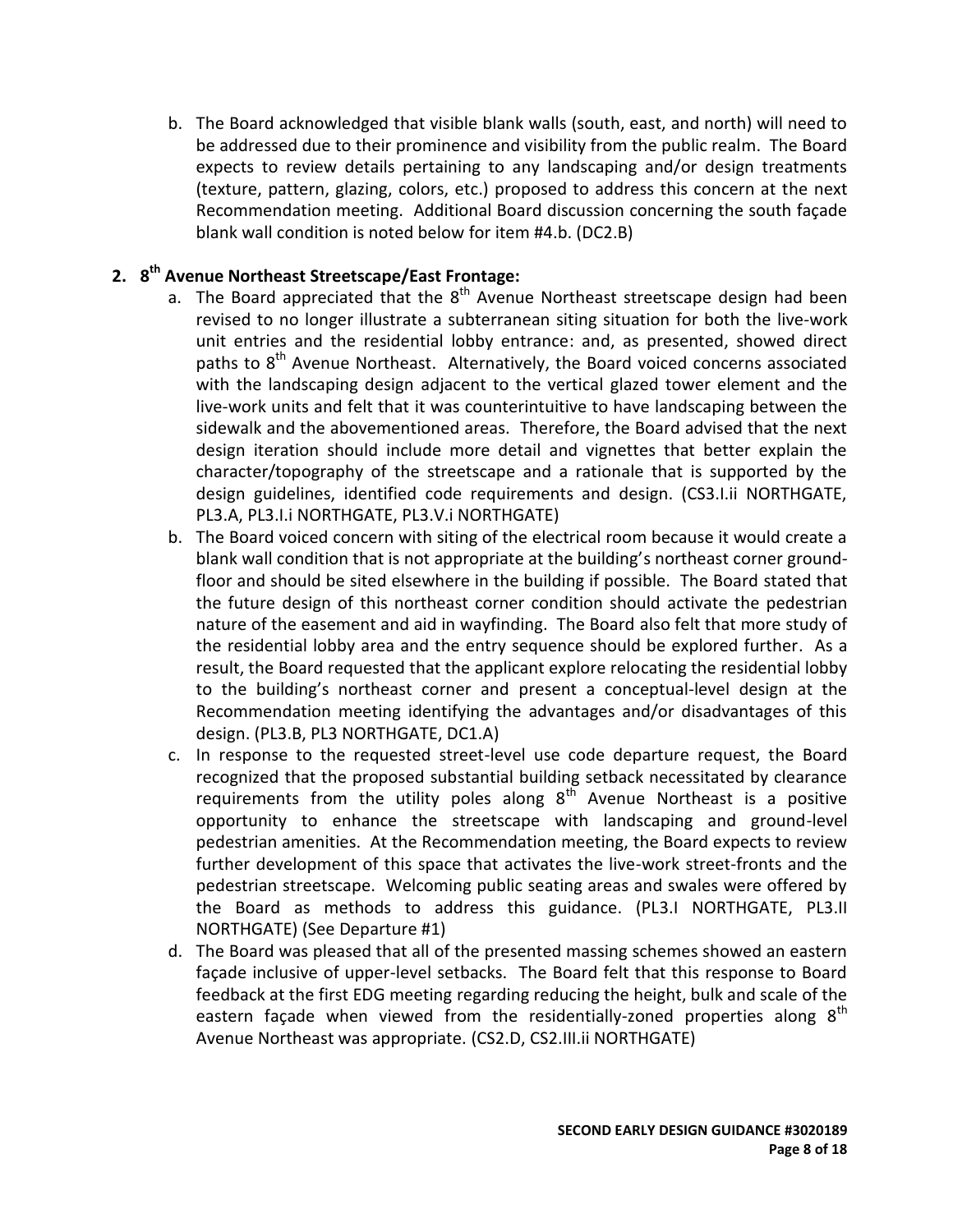### **3. Easement Streetscape/North Facade:**

a. The Board reviewed the ground-level residential units at the north façade of Option #3B and discussed the ramifications (privacy, security, accessibility, viability, livability, etc.) of the first floor apartment flats whose entries and bedroom windows would abut a public pedestrian walkway and an existing vehicular easement. The Board voiced concern about the safety of these units and the usability of each unit's adjacent ground-related outdoor spaces. At the Recommendation meeting, the Board expects to review details related to the proposed residential units' entries (stoops, ramps, patios, setbacks, landscaping/hardscape, etc.) and maneuverability along this easement (dimensioned pathways, barriers, ramps, stairs, etc.) that defines public spaces, private spaces and safety measures for both pedestrians and residents. A combination of residential stoops, walls, gates, fences, landscaping were design methods offered by the Board to create defensible space between the public and private spaces. (CS3.I NORTHGATE, PL1.B, PL1.C, PL1.II NORTHGATE, PL2.A, PL2.B, PL3.IV.i NORTHGATE)

### **4. West and South Facades:**

- a. The Board appreciated that Option #3B included ground-level residential units oriented along the development's west façade. However, the Board reemphasized that that the noted residential units should be secure. Therefore, the Board expects to review a design at the Recommendation meeting that includes elements that create a safe environment and viable outdoor space (ground-level courtyards) for these units. (PL3.A, PL3.B, PL3.IV NORTHGATE)
- b. At the second EDG meeting, the Board supported the applicant's rationale for not proposing openings/windows as a method to address the future expansive two-story concrete blank wall condition at the building's lower-level south façade walls. Still, the Board emphasized that the design of this wall provide visual interest. Therefore, at the Recommendation meeting, the Board expects to review design methods that add texture and color, in addition to landscaping (green screens), to add interest and design for the south façade that will be viewed by pedestrians, motorist and neighboring properties. Design treatments such as a mosaic pattern, reveals, paint, tile, scoring were offered by the Board as methods to address this concern appropriately. The Board reiterated that an overreliance on the utilization of green walls to address this particular blank wall condition was discouraged. (CS2.D.5, DC2.B)

### **5. Vehicular Parking and Access:**

a. The Board reviewed the proposed massing design for Option #3B and listened to the applicant's rationale for the necessity of a design that provides vehicular access from both the street and the existing ingress/egress easement. The Board found the applicant's presentation addressing vehicular access from the street compelling and proceeded to have a more focused discussion about the merits of allowing additional vehicular access from the easement. The Board acknowledged that allowing vehicular access from two driveways would minimize the traffic at the  $8<sup>th</sup>$  Avenue Northeast garage entrance which makes sense. Additionally, the Board stated support for the ground-level residential units shown along the west elevation of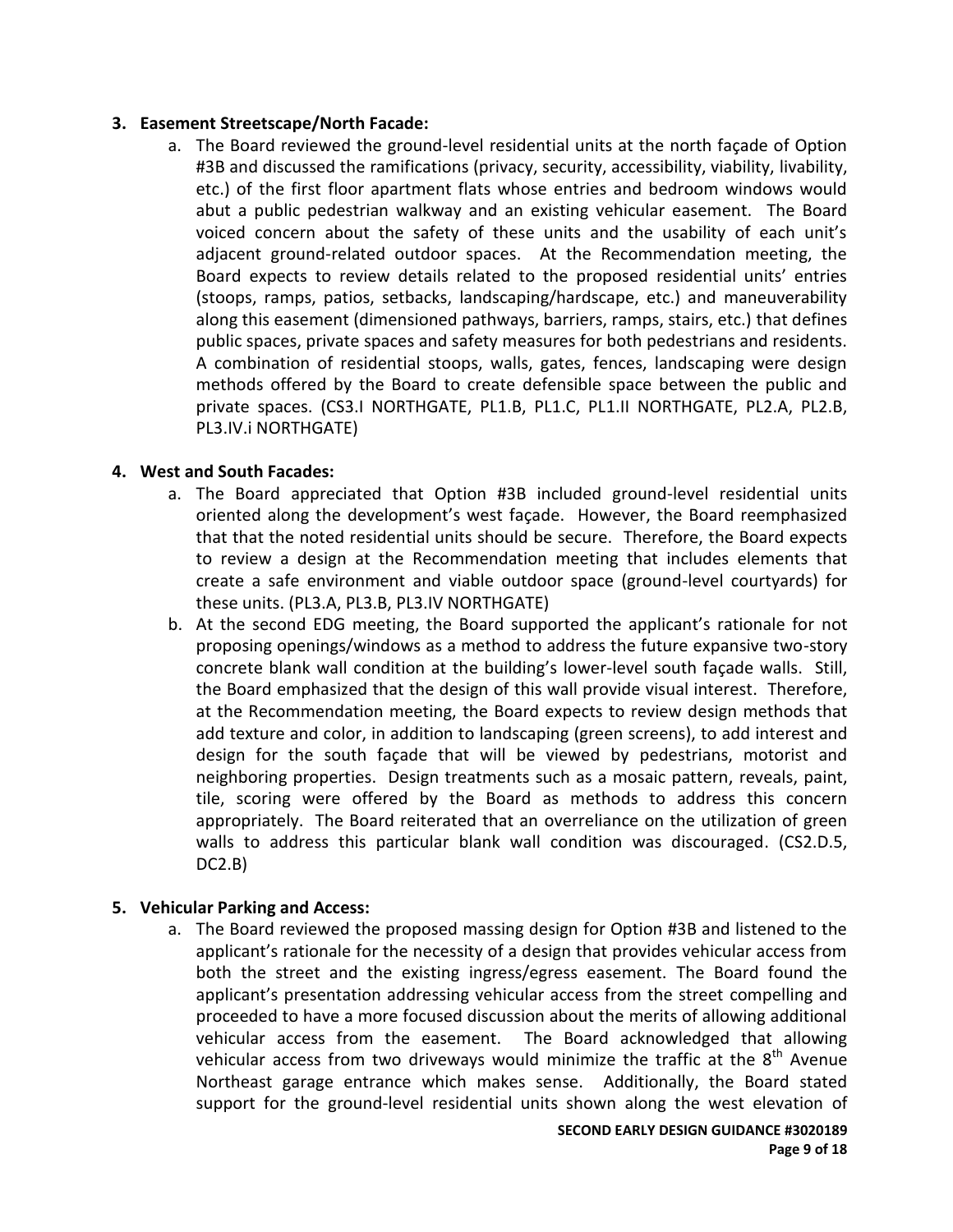Option #3B. Ultimately, the Board voiced support of the two vehicular points of access and stated both vehicular entrances should be designed to promote a positive and protected streetscape for pedestrians. (DC1.B.1, DC1.IV.i NORTHGATE)

#### **DESIGN REVIEW GUIDELINES**

The priority Citywide and Neighborhood guidelines identified by the Board as Priority Guidelines are summarized below, while all guidelines remain applicable. For the full text please visit the [Design Review website.](https://www.seattle.gov/dpd/aboutus/whoweare/designreview/designguidelines/default.htm)

### **CONTEXT & SITE**

**CS1 Natural Systems and Site Features: Use natural systems/features of the site and its surroundings as a starting point for project design.**

### **CS1-C Topography**

**CS1-C-1. Land Form:** Use natural topography and desirable landforms to inform project design.

**CS1-C-2. Elevation Changes:** Use the existing site topography when locating structures and open spaces on the site.

**CS2 Urban Pattern and Form: Strengthen the most desirable forms, characteristics, and patterns of the streets, block faces, and open spaces in the surrounding area.**

### **CS2-B Adjacent Sites, Streets, and Open Spaces**

**CS2-B-1. Site Characteristics:** Allow characteristics of sites to inform the design, especially where the street grid and topography create unusually shaped lots that can add distinction to the building massing.

**CS2-B-2. Connection to the Street:** Identify opportunities for the project to make a strong connection to the street and public realm.

**CS2-B-3. Character of Open Space:** Contribute to the character and proportion of surrounding open spaces.

### **CS2-D Height, Bulk, and Scale**

**CS2-D-1. Existing Development and Zoning:** Review the height, bulk, and scale of neighboring buildings as well as the scale of development anticipated by zoning for the area to determine an appropriate complement and/or transition.

**CS2-D-2. Existing Site Features:** Use changes in topography, site shape, and vegetation or structures to help make a successful fit with adjacent properties.

**CS2-D-3. Zone Transitions:** For projects located at the edge of different zones, provide an appropriate transition or complement to the adjacent zone(s). Projects should create a step in perceived height, bulk and scale between the anticipated development potential of the adjacent zone and the proposed development.

**CS2-D-4. Massing Choices:** Strive for a successful transition between zones where a project abuts a less intense zone.

**CS2-D-5. Respect for Adjacent Sites:** Respect adjacent properties with design and site planning to minimize disrupting the privacy of residents in adjacent buildings.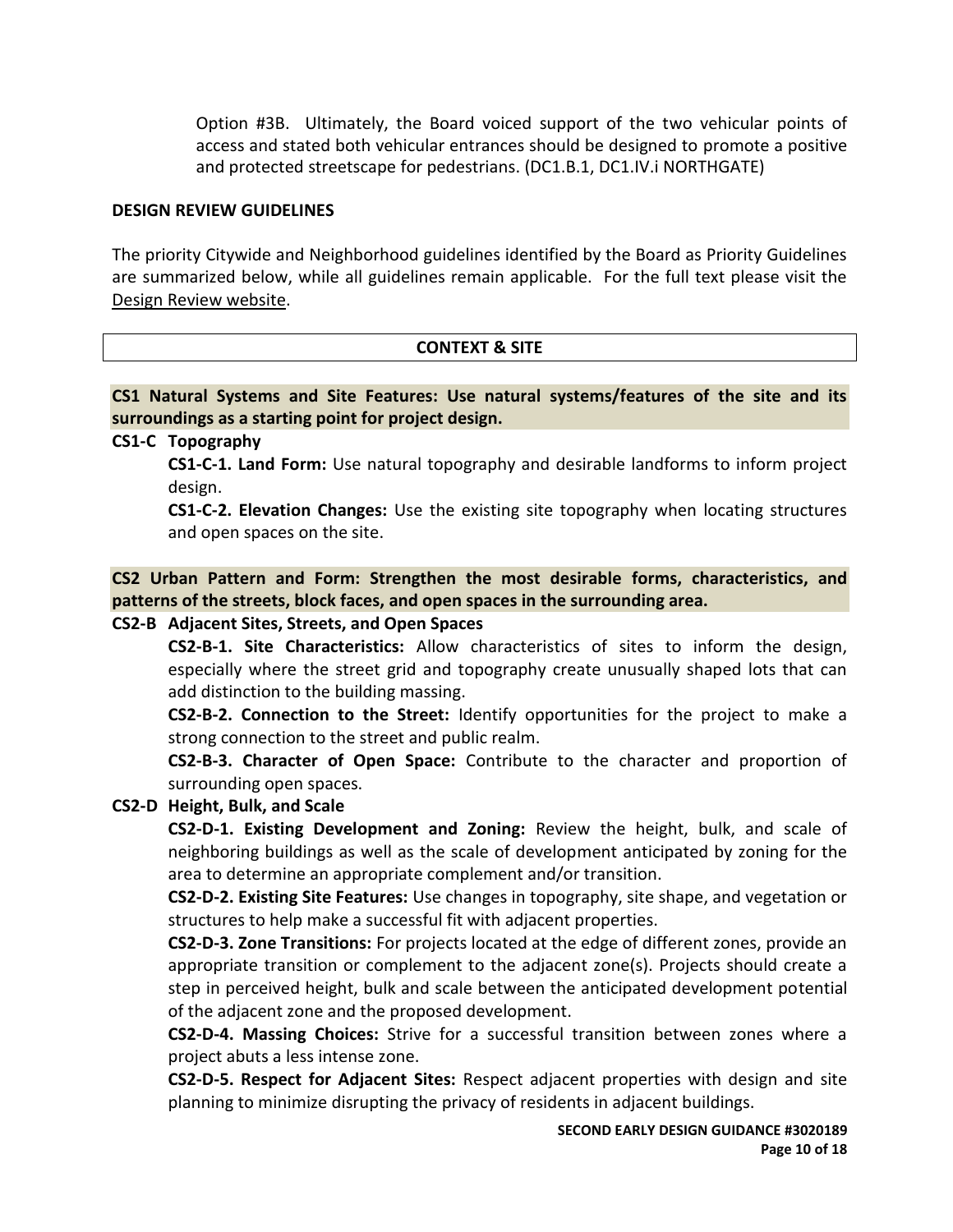### *Northgate Supplemental Guidance:*

### **CS2-III Height, Bulk and Scale Compatibility**

### **CS2-III-ii. NC2-40', NC3-40', and higher abutting Single-family, Lowrise 1 or 2:**

a. Step back the ground-level commercial space to match the established front setback pattern on the subject block.

b. Orient the massing away from the lot line of an abutting less intensive zone to the greatest extent possible.

c. Soften the commercial facade on the abutting lot line with elements such as dense landscaping.

d. Repeat residential architectural elements of surrounding buildings on portions of the commercial facade adjacent to such buildings.

# **CS3 Architectural Context and Character: Contribute to the architectural character of the neighborhood.**

### **CS3-A Emphasizing Positive Neighborhood Attributes**

**CS3-A-1. Fitting Old and New Together:** Create compatibility between new projects, and existing architectural context, including historic and modern designs, through building articulation, scale and proportion, roof forms, detailing, fenestration, and/or the use of complementary materials.

**CS3-A-2. Contemporary Design:** Explore how contemporary designs can contribute to the development of attractive new forms and architectural styles; as expressed through use of new materials or other means.

**CS3-A-3. Established Neighborhoods:** In existing neighborhoods with a well-defined architectural character, site and design new structures to complement or be compatible with the architectural style and siting patterns of neighborhood buildings.

**CS3-A-4. Evolving Neighborhoods:** In neighborhoods where architectural character is evolving or otherwise in transition, explore ways for new development to establish a positive and desirable context for others to build upon in the future.

### *Northgate Supplemental Guidance:*

# **CS3-I Streetscape Compatibility**

**CS3-I-i. Response to Context:** The architecture of individual buildings should relate to their surroundings. This does not necessarily mean a historical approach, but rather one that is sensitive to the surrounding urban, built t and natural environments. In areas zoned for mixed-use development outside the retail core area, orient and design the commercial facade at street level to be compatible with the streetscape of the surrounding residential neighborhood. Compatibility can be accomplished through a combination of the following:

1. The overall proportion of the facade;

- 2. Building setbacks;
- 3. Placement of windows and bays;
- 4. Location of entries; and
- 5. Exterior materials.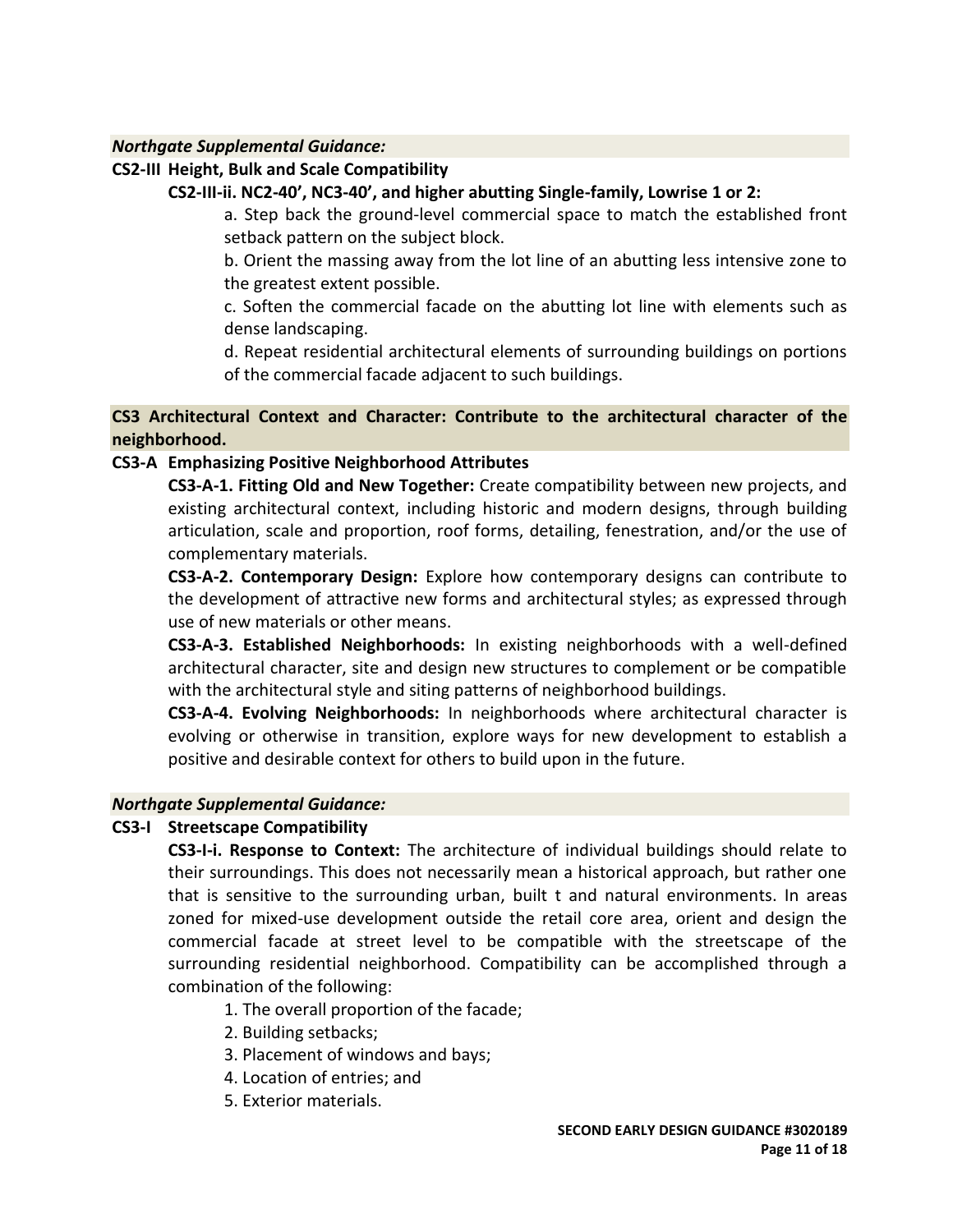#### **PUBLIC LIFE**

# **PL1 Connectivity: Complement and contribute to the network of open spaces around the site and the connections among them.**

### **PL1-B Walkways and Connections**

**PL1-B-1. Pedestrian Infrastructure:** Connect on-site pedestrian walkways with existing public and private pedestrian infrastructure, thereby supporting pedestrian connections within and outside the project.

**PL1-B-2. Pedestrian Volumes:** Provide ample space for pedestrian flow and circulation, particularly in areas where there is already heavy pedestrian traffic or where the project is expected to add or attract pedestrians to the area.

**PL1-B-3. Pedestrian Amenities:** Opportunities for creating lively, pedestrian oriented open spaces to enliven the area and attract interest and interaction with the site and building should be considered.

### **PL1-C Outdoor Uses and Activities**

**PL1-C-1. Selecting Activity Areas:** Concentrate activity areas in places with sunny exposure, views across spaces, and in direct line with pedestrian routes.

**PL1-C-2. Informal Community Uses:** In addition to places for walking and sitting, consider including space for informal community use such as performances, farmer's markets, kiosks and community bulletin boards, cafes, or street vending.

**PL1-C-3. Year-Round Activity:** Where possible, include features in open spaces for activities beyond daylight hours and throughout the seasons of the year, especially in neighborhood centers where active open space will contribute vibrancy, economic health, and public safety.

### *Northgate Supplemental Guidance:*

### **PL1-II Interior Block Pedestrian Connections**

### **PL1-II-i. Consider Interior Block Connections:**

1. Optimize neighborhood connectivity

2. Promote a variety of pedestrian uses such as walking, exercise and relaxing

3. Minimize pavement, and provide an equitable balance between pavement and planting areas

4. Use pervious/pedestrian scaled paving for walking surfaces

5. Accommodate vehicular access only for emergency vehicles;

6. Develop integrated rainwater strategies such as rain gardens, natural drainage collection, building water collection and art;

7. Provide "garden entries" for townhomes at the base of larger residential buildings;

8. Incorporate built-in and movable seating to optimize flexibility of use.

# **PL2 Walkability: Create a safe and comfortable walking environment that is easy to navigate and well-connected to existing pedestrian walkways and features.**

### **PL2-A Accessibility**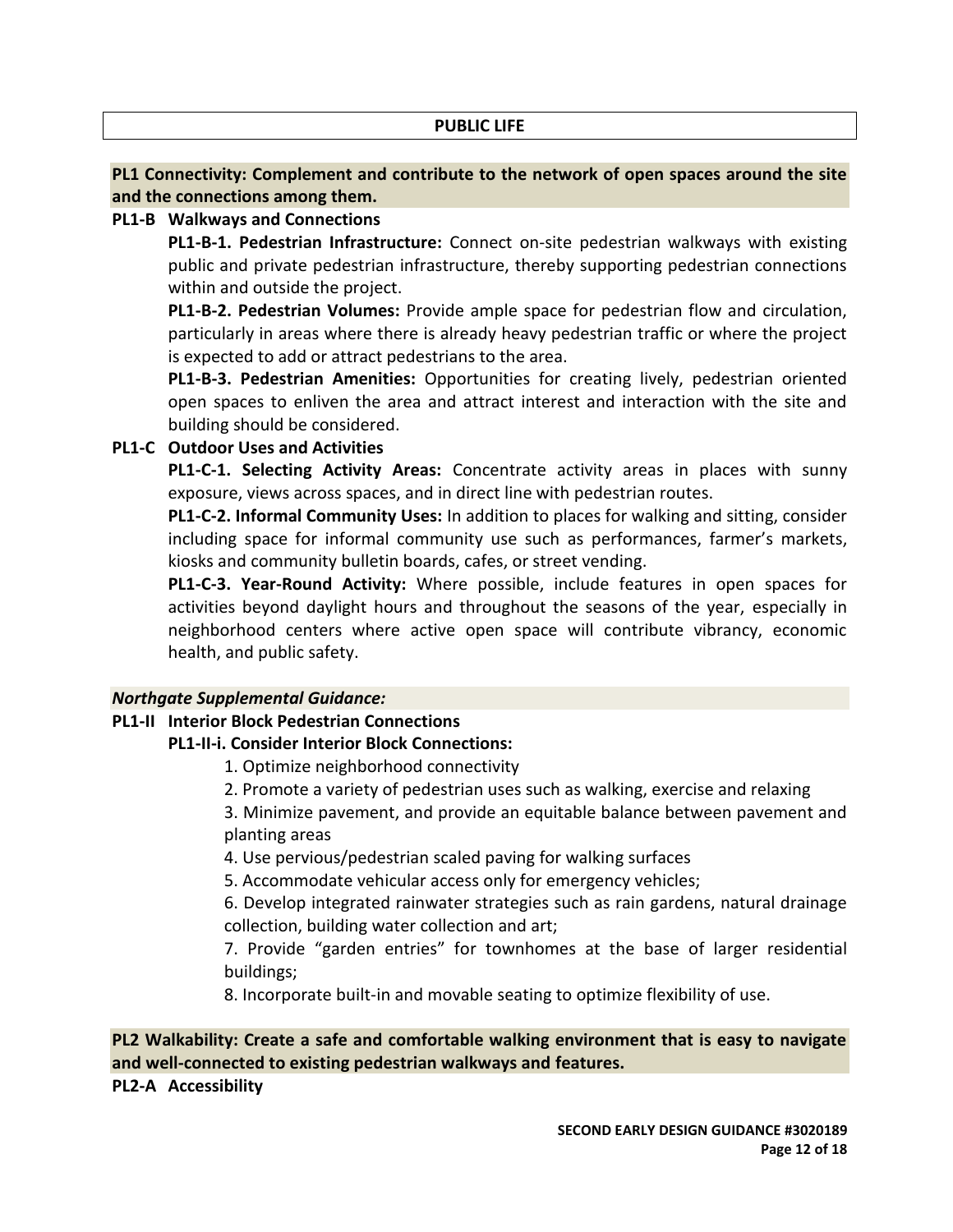**PL2-A-1. Access for All:** Provide access for people of all abilities in a manner that is fully integrated into the project design. Design entries and other primary access points such that all visitors can be greeted and welcomed through the front door.

**PL2-A-2. Access Challenges:** Add features to assist pedestrians in navigating sloped sites, long blocks, or other challenges.

#### **PL2-B Safety and Security**

**PL2-B-1. Eyes on the Street:** Create a safe environment by providing lines of sight and encouraging natural surveillance.

**PL2-B-2. Lighting for Safety:** Provide lighting at sufficient lumen intensities and scales, including pathway illumination, pedestrian and entry lighting, and/or security lights.

**PL2-B-3. Street-Level Transparency:** Ensure transparency of street-level uses (for uses such as nonresidential uses or residential lobbies), where appropriate, by keeping views open into spaces behind walls or plantings, at corners, or along narrow passageways.

#### *Northgate Supplemental Guidance:*

#### **PL2-III Superblock Development**

**PL2-III-i. Siting:** Build up to the edge of the sidewalk and meet the other pedestrian street designation standards.

**PL2-III-ii. Ped-friendly Environment:** Where superblock developments are not along designated Major Pedestrian Streets, they should achieve a pedestrian-friendly environment within the internal layout of a superblock site, where commercial buildings may be separated from the public right-of-way by parking.

**PL2-III-iii. Pedestrian Connections:** Every attempt should be made to link large sites to the greater community by creating lively, interesting pedestrian connections within the site, and also between the site and its surroundings.

**PL2-III-iv. Passageways:** Key internal at-grade passageways accommodating pedestrian and vehicular circulation on large sites should not be ignored as locations for pleasant pedestrian places.

**PL2-III-v. Internal Drives/Walkways:** Developments should have internal drives and walkways adjacent to buildings designed with the basic elements of a good pedestrianoriented shopping street: buildings oriented close to walkways, landscaping, pedestrianscale lighting, walkways of sufficient width to encourage social interactions without impeding pedestrian movement, and other similar enhancements.

**PL2-III-vi. Usable Spaces:** Usable pedestrian spaces, such as a plaza or extra-wide sidewalk near entrances to buildings with pedestrian enhancements, are encouraged either at the street or within the site adjacent to a private drive.

**PL2-III-vii. Parking Lots:** - Surface parking areas located between primary buildings and the public right-of-way should include walkways, landscaping and lighting to delineate safe and comfortable pedestrian circulation within the site.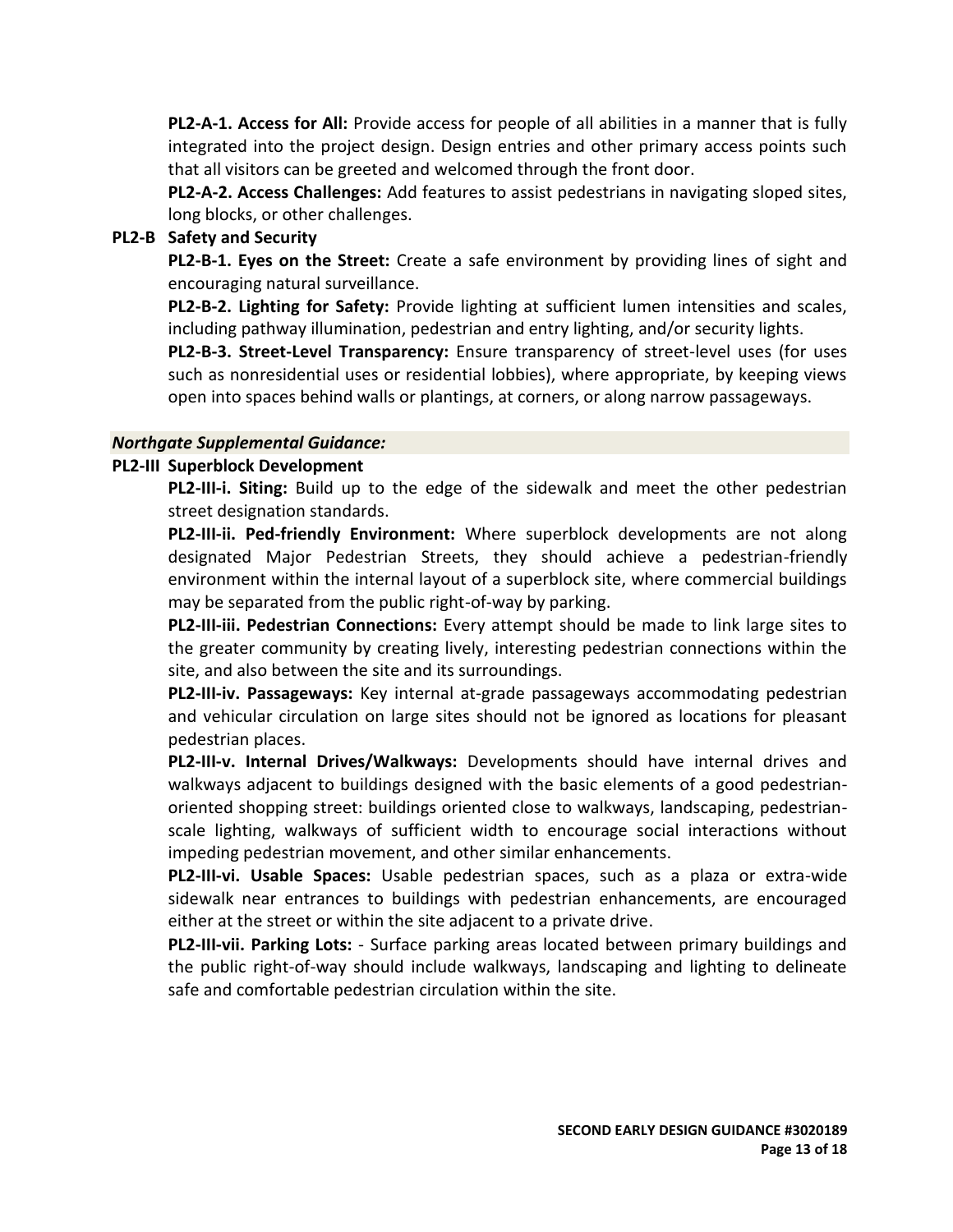**PL3 Street-Level Interaction: Encourage human interaction and activity at the street-level with clear connections to building entries and edges.**

**PL3-A Entries**

**PL3-A-1. Design Objectives:** Design primary entries to be obvious, identifiable, and distinctive with clear lines of sight and lobbies visually connected to the street.

**PL3-A-2. Common Entries:** Multi-story residential buildings need to provide privacy and security for residents but also be welcoming and identifiable to visitors.

**PL3-A-3. Individual Entries:** Ground-related housing should be scaled and detailed appropriately to provide for a more intimate type of entry.

**PL3-A-4. Ensemble of Elements:** Design the entry as a collection of coordinated elements including the door(s), overhead features, ground surface, landscaping, lighting, and other features.

### **PL3-B Residential Edges**

**PL3-B-1. Security and Privacy:** Provide security and privacy for residential buildings through the use of a buffer or semi-private space between the development and the street or neighboring buildings.

**PL3-B-2. Ground-level Residential:** Privacy and security issues are particularly important in buildings with ground-level housing, both at entries and where windows are located overlooking the street.

**PL3-B-3. Buildings with Live/Work Uses:** Maintain active and transparent facades in the design of live/work residences. Design the first floor so it can be adapted to other commercial use as needed in the future.

**PL3-B-4. Interaction:** Provide opportunities for interaction among residents and neighbors.

### *Northgate Supplemental Guidance:*

# **PL3-I Promote Pedestrian Interaction**

**PL3-I-i. Pathways:** Provide direct and convenient pathways, comfort, visual interest and activity for pedestrians

### **PL3-V Commercial and Mixed-Use Buildings**

**PL3-V-i. Inviting Ground Floors:** The ground floors of buildings should appear inviting to the public by containing commercial uses and open spaces with direct entry from the sidewalk. Vary these features in size, width and depth to accommodate a variety of appropriate uses and activities for the site and vicinity. This includes providing multiple entries at the street.

**PL3-V-ii. Open-air Passageways:** For corridors between commercial spaces, open-air passageways are generally more visible and more inviting than interior hallways. This can be an attractive, successful location for store entries, store windows and restaurant/ cafe seating.

**PL3-V-iii. Facade Articulation:** Further articulate the street level facade to provide a comfortable pedestrian experience with placement of street trees, exterior lighting on buildings, planters and overhead weather protection.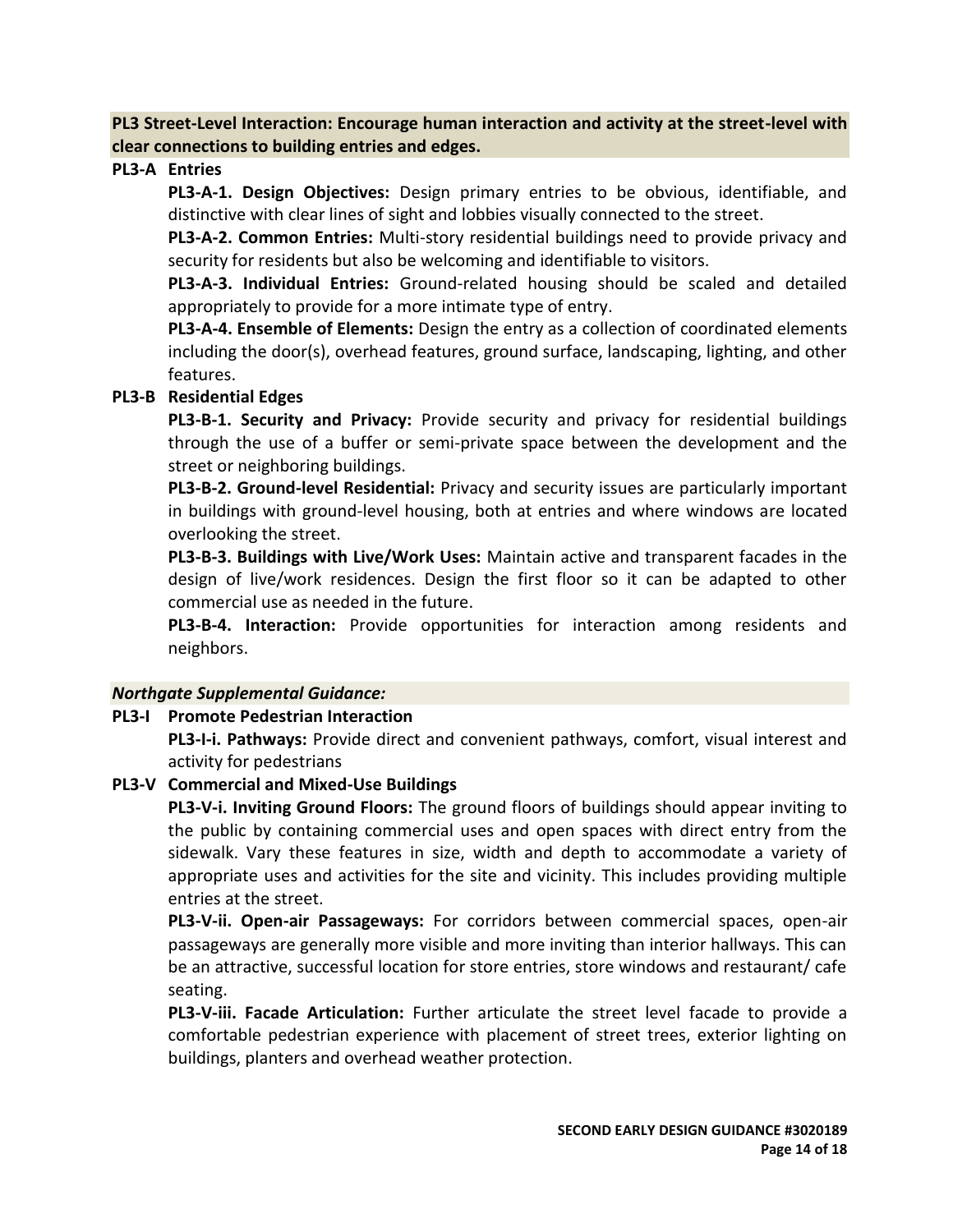**PL4 Active Transportation: Incorporate design features that facilitate active forms of transportation such as walking, bicycling, and use of transit.**

#### **PL4-A Entry Locations and Relationships**

**PL4-A-1. Serving all Modes of Travel:** Provide safe and convenient access points for all modes of travel.

**PL4-A-2. Connections to All Modes:** Site the primary entry in a location that logically relates to building uses and clearly connects all major points of access.

#### **PL4-B Planning Ahead for Bicyclists**

**PL4-B-1. Early Planning:** Consider existing and future bicycle traffic to and through the site early in the process so that access and connections are integrated into the project along with other modes of travel.

**PL4-B-2. Bike Facilities:** Facilities such as bike racks and storage, bike share stations, shower facilities and lockers for bicyclists should be located to maximize convenience, security, and safety.

**PL4-B-3. Bike Connections:** Facilitate connections to bicycle trails and infrastructure around and beyond the project.

### **DESIGN CONCEPT**

#### **DC1 Project Uses and Activities: Optimize the arrangement of uses and activities on site.**

### **DC1-B Vehicular Access and Circulation**

**DC1-B-1. Access Location and Design:** Choose locations for vehicular access, service uses, and delivery areas that minimize conflict between vehicles and non-motorists wherever possible. Emphasize use of the sidewalk for pedestrians, and create safe and attractive conditions for pedestrians, bicyclists, and drivers.

**DC1-B-2. Facilities for Alternative Transportation:** Locate facilities for alternative transportation in prominent locations that are convenient and readily accessible to expected users.

### **DC1-C Parking and Service Uses**

**DC1-C-1. Below-Grade Parking:** Locate parking below grade wherever possible. Where a surface parking lot is the only alternative, locate the parking in rear or side yards, or on lower or less visible portions of the site.

**DC1-C-2. Visual Impacts:** Reduce the visual impacts of parking lots, parking structures, entrances, and related signs and equipment as much as possible.

**DC1-C-3. Multiple Uses:** Design parking areas to serve multiple uses such as children's play space, outdoor gathering areas, sports courts, woonerf, or common space in multifamily projects.

**DC1-C-4. Service Uses:** Locate and design service entries, loading docks, and trash receptacles away from pedestrian areas or to a less visible portion of the site to reduce possible impacts of these facilities on building aesthetics and pedestrian circulation.

#### *Northgate Supplemental Guidance:*

**DC1-II Large Scale, "Super Block" Development**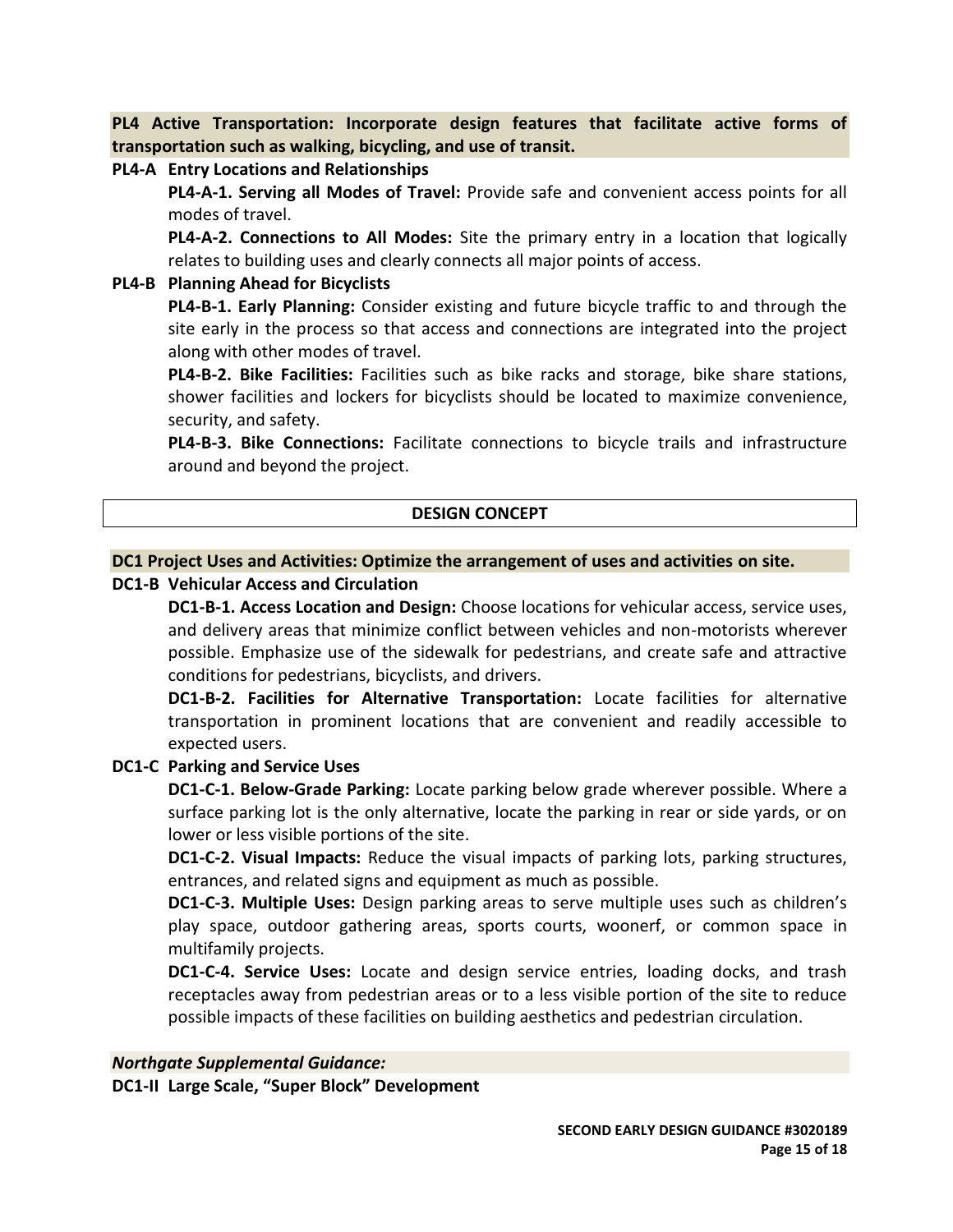**DC1-II-i. Parking Area:** The parking area should be laid out as an urban block, at a scale that promotes walking within.

**DC1-II-ii. Pedestrian Grid:** A network of clearly defined pedestrian walkways should serve as a "grid," connecting these walkways to uses within the site and to the larger street network in a safe and comfortable manner. The necessary elements—lighting, pavement and plantings— should be placed to support those pedestrian objectives.

**DC1-II-iii. Spatial Definition:** The space should be defined by buildings, and secondary structures such as shelters and small retail spaces should further define the scale.

### **DC1-IV Parking and Vehicle Access**

**DC1-IV-i. Minimize Pedestrian/Vehicle Conflicts:** Site and design driveways to minimize conflicts between vehicles and pedestrians. This is especially important along Northgate Way, 1st Avenue NE, 5th Avenue NE, Roosevelt Way NE, 15th Avenue NE, NE 100th Street, NE 103rd Street, and NE 125th Street. Minimize the number of curb cuts and width of driveways and curb cuts along these streets.

**DC2 Architectural Concept: Develop an architectural concept that will result in a unified and functional design that fits well on the site and within its surroundings.**

#### **DC2-A Massing**

**DC2-A-1. Site Characteristics and Uses:** Arrange the mass of the building taking into consideration the characteristics of the site and the proposed uses of the building and its open space.

**DC2-A-2. Reducing Perceived Mass:** Use secondary architectural elements to reduce the perceived mass of larger projects.

### **DC2-B Architectural and Facade Composition**

**DC2-B-1. Façade Composition:** Design all building facades—including alleys and visible roofs— considering the composition and architectural expression of the building as a whole. Ensure that all facades are attractive and well-proportioned.

**DC2-B-2. Blank Walls:** Avoid large blank walls along visible façades wherever possible. Where expanses of blank walls, retaining walls, or garage facades are unavoidable, include uses or design treatments at the street level that have human scale and are designed for pedestrians.

### **DC2-C Secondary Architectural Features**

**DC2-C-1. Visual Depth and Interest:** Add depth to facades where appropriate by incorporating balconies, canopies, awnings, decks, or other secondary elements into the façade design. Add detailing at the street level in order to create interest for the pedestrian and encourage active street life and window shopping (in retail areas).

**DC2-C-2. Dual Purpose Elements:** Consider architectural features that can be dual purpose— adding depth, texture, and scale as well as serving other project functions.

**DC2-C-3. Fit With Neighboring Buildings:** Use design elements to achieve a successful fit between a building and its neighbors.

#### **DC2-E Form and Function**

**DC2-E-1. Legibility and Flexibility:** Strive for a balance between building use legibility and flexibility. Design buildings such that their primary functions and uses can be readily determined from the exterior, making the building easy to access and understand. At the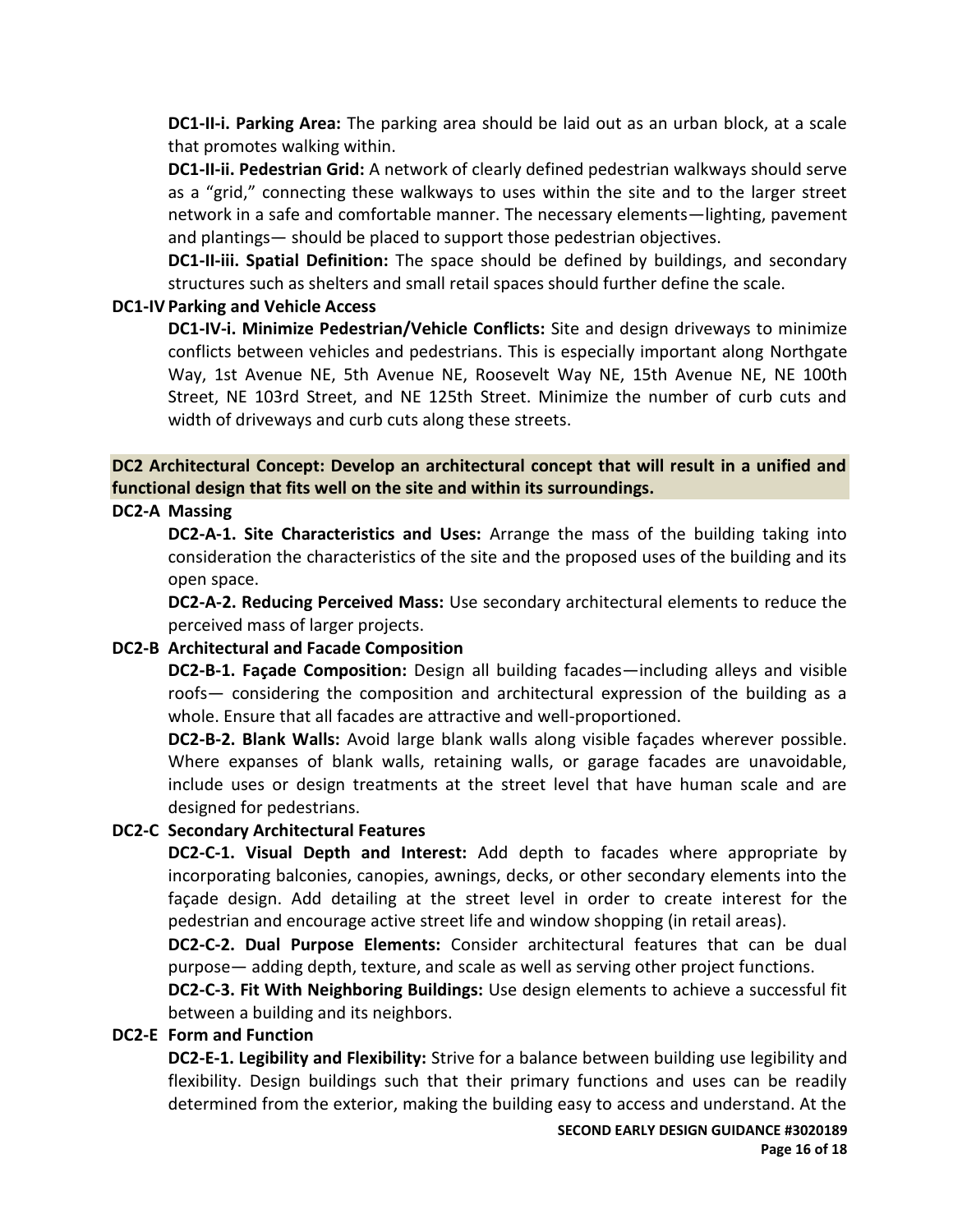same time, design flexibility into the building so that it may remain useful over time even as specific programmatic needs evolve.

### **DC3 Open Space Concept: Integrate open space design with the building design so that they complement each other.**

### **DC3-B Open Space Uses and Activities**

**DC3-B-1. Meeting User Needs:** Plan the size, uses, activities, and features of each open space to meet the needs of expected users, ensuring each space has a purpose and function.

**DC3-B-2. Matching Uses to Conditions:** Respond to changing environmental conditions such as seasonal and daily light and weather shifts through open space design and/or programming of open space activities.

**DC3-B-3. Connections to Other Open Space:** Site and design project-related open spaces to connect with, or enhance, the uses and activities of other nearby public open space where appropriate.

**DC3-B-4. Multifamily Open Space:** Design common and private open spaces in multifamily projects for use by all residents to encourage physical activity and social interaction.

**DC4 Exterior Elements and Finishes: Use appropriate and high quality elements and finishes for the building and its open spaces.**

### **DC4-A Exterior Elements and Finishes**

**DC4-A-1. Exterior Finish Materials:** Building exteriors should be constructed of durable and maintainable materials that are attractive even when viewed up close. Materials that have texture, pattern, or lend themselves to a high quality of detailing are encouraged.

**DC4-A-2. Climate Appropriateness:** Select durable and attractive materials that will age well in Seattle's climate, taking special care to detail corners, edges, and transitions.

# **DC4-C Lighting**

**DC4-C-1. Functions:** Use lighting both to increase site safety in all locations used by pedestrians and to highlight architectural or landscape details and features such as entries, signs, canopies, plantings, and art.

**DC4-C-2. Avoiding Glare:** Design project lighting based upon the uses on and off site, taking care to provide illumination to serve building needs while avoiding off-site night glare and light pollution.

### **DC4-D Trees, Landscape, and Hardscape Materials**

**DC4-D-1. Choice of Plant Materials:** Reinforce the overall architectural and open space design concepts through the selection of landscape materials.

**DC4-D-2. Hardscape Materials:** Use exterior courtyards, plazas, and other hard surfaced areas as an opportunity to add color, texture, and/or pattern and enliven public areas through the use of distinctive and durable paving materials. Use permeable materials wherever possible.

**DC4-D-3. Long Range Planning:** Select plants that upon maturity will be of appropriate size, scale, and shape to contribute to the site as intended.